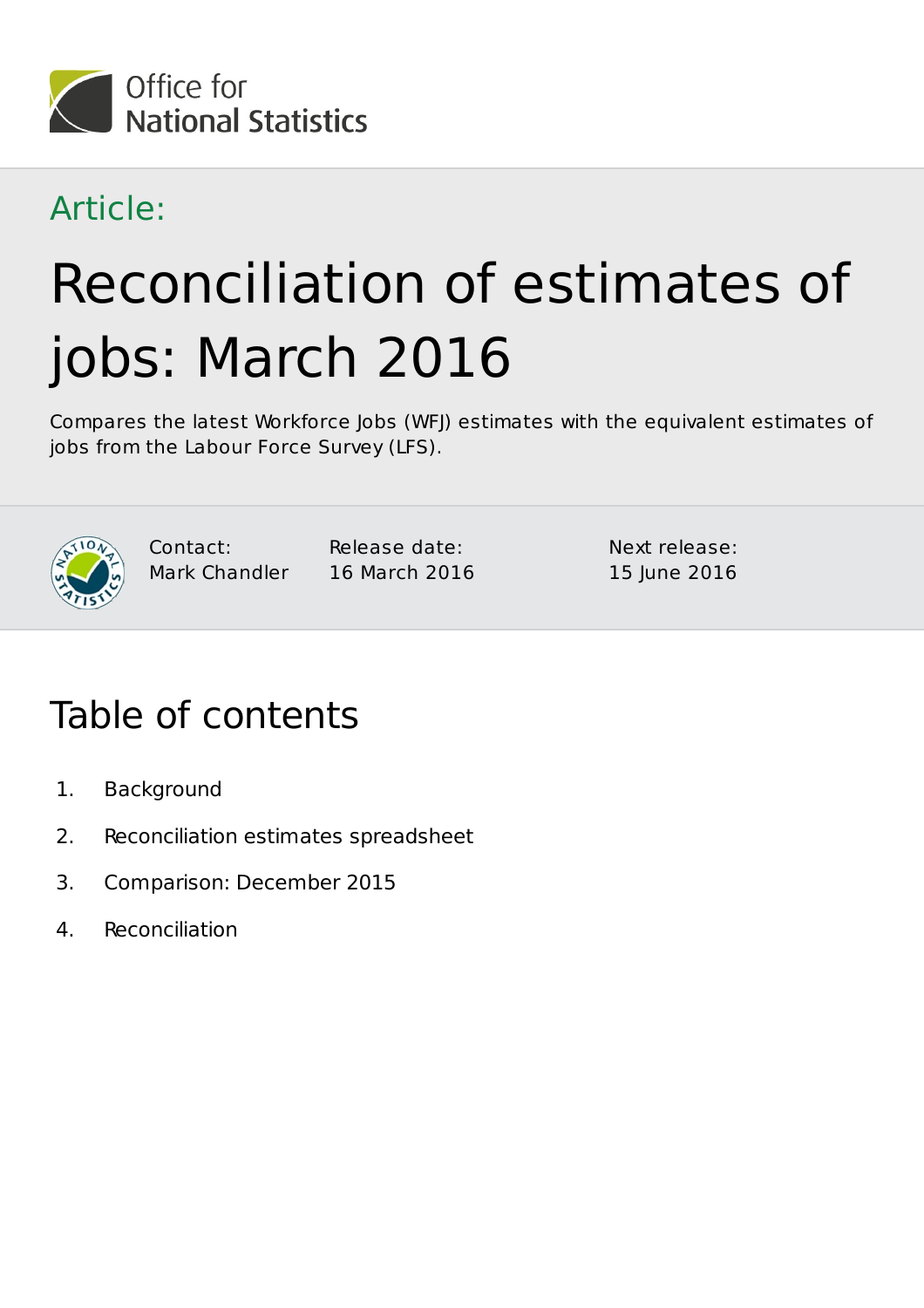# 1. Background

This report compares the latest Workforce Jobs (WFJ) estimates with the equivalent estimates of jobs from the Labour Force Survey (LFS). This is produced every quarter, when the latest WFJ estimates are released.

The concept of employment (measured by the LFS as the number of people in work) differs from the concept of jobs, since a person can have more than one job, and some jobs may be shared by more than one person. The LFS, which collects information mainly from residents of private households, is the preferred source of statistics on employment

The LFS can also be used to produce estimates of the total number of jobs in the UK, by adding together the headline employment figures (which are equivalent to main jobs) and those for workers with a second job. The WFJ series, which is compiled mainly from surveys of businesses, is the preferred source of statistics on jobs by industry, since it provides a more reliable industry breakdown than the LFS.

## 2. Reconciliation estimates spreadsheet

A spreadsheet containing Labour Force Survey and Workforce Jobs reconciliation estimates is available on the our website at data table X03 (http://www.ons.gov.uk/employmentandlabourmarket/peopleinwork/employmentande mployeetypes/datasets/reconciliationofestimatesofemploymentandjobsx03).

# Comparison: December 2015 3.

The LFS estimate of total UK jobs for the November to January 2016 three month period is calculated by adding together the LFS figures for total employment (31.418 million) and workers with second jobs (1.129 million). On comparing this LFS UK jobs estimate (32.547 million) with the corresponding WFJ figure for December 2015, (33.782 million) the LFS total jobs estimate is lower than the WFJ figure by 1.235 million (3.8 per cent).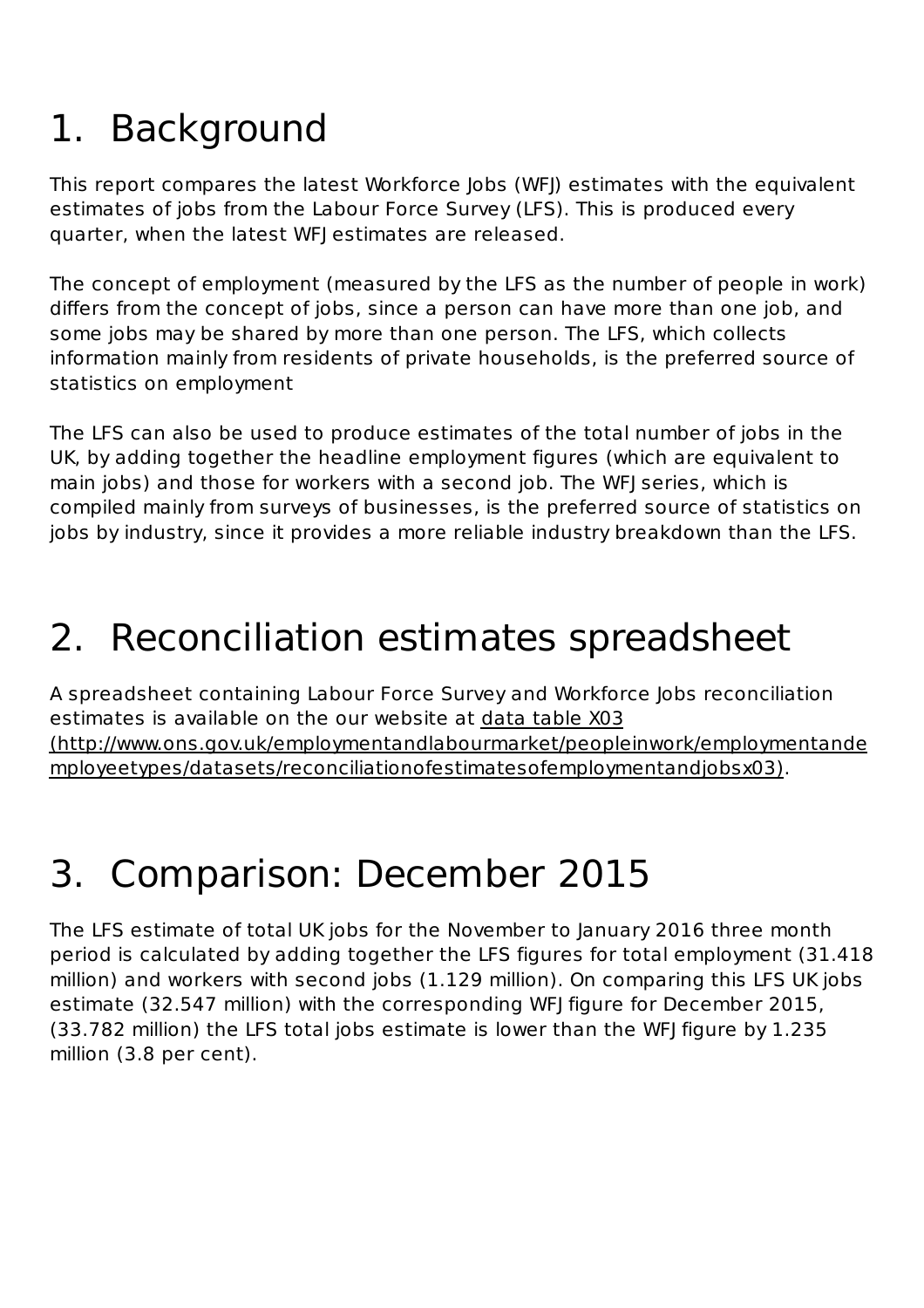Figure 1 illustrates this comparison over time. These estimates have not been adjusted for factors causing differences between the two sources because many of these factors cannot be measured on a quarterly basis. Over the latest comparable quarterly periods, the LFS series shows a quarterly increase of 83,000 jobs (0.3 per cent) and the WFJ series shows an increase of 69,000 (0.2 per cent). On an annual basis the LFS series shows an increase of 407,000 (1.3 per cent) and the WFJ series shows an increase of 370,000 (1.1 per cent)

### **Figure 1: LFS and WFJ estimates of jobs as published, thousands, UK (seasonally adjusted)**

#### **December 2009 to December 2015**



#### **Source: Labour Force Survey - Office for National Statistics**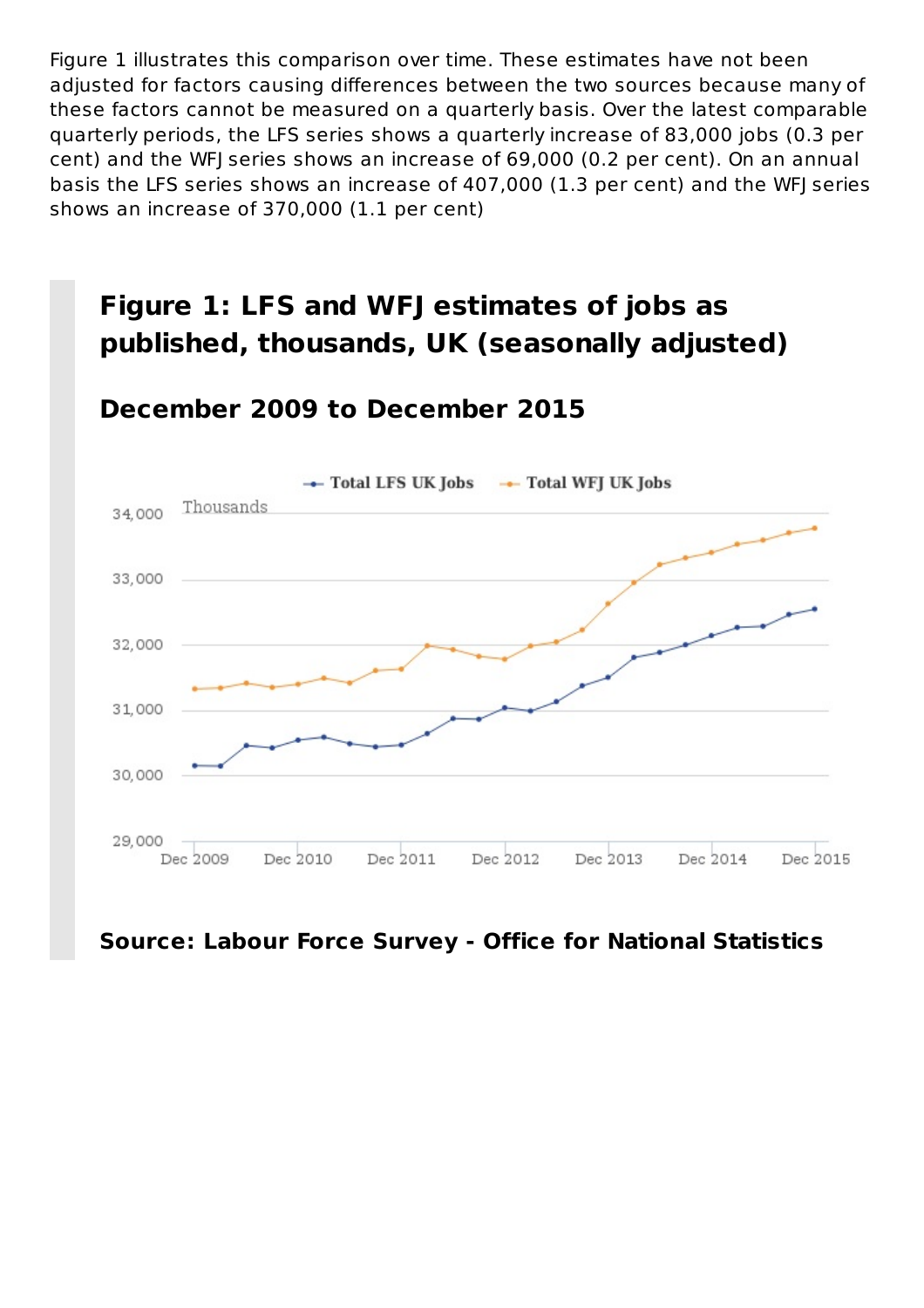The 2006 National Statistics Quality Review of Employment and Jobs Statistics (http://webarchive.nationalarchives.gov.uk/20160105160709/http://www.ons.gov.uk/o ns/guide-method/method-quality/quality/quality-reviews/theme/labour-market/nsqr-44/nsqr-series-report-no--44--review-of-employment-and-jobs-statistics-.pdf) identified about 30 reasons why the LFS and WFJ estimates of jobs can differ from each other. Some of these factors can be quantified approximately using information from the LFS and other sources, while others are much more difficult to measure. The measurable factors causing differences between the LFS and WFJ figures are included in a downloadable spreadsheet within the 'download chart' option of this report.

# 4. Reconciliation

Methodological changes to the reconciliation were made for the December 2015 release implemented for the September 2015 results. These changes followed on from changes made in the April 2013 and December 2014 release

- 1. The latest IPS estimates for short term migrants in employment were included in the adjustments.
- 2. WFJ was benchmarked to the 2014 Business Register and Employment Survey (BRES) (http://webarchive.nationalarchives.gov.uk/20160105160709/http://www.ons.gov. uk/ons/guide-method/method-quality/specific/labour-market/articles-andreports/index.html).

Figure 2 shows the two jobs series adjusted to take into account the measurable factors causing differences between the LFS and WFJ statistics. Once these factors have been taken into consideration, the adjusted LFS estimate of total UK jobs is lower than the adjusted WFJ estimate, by 564,000 (1.7 per cent).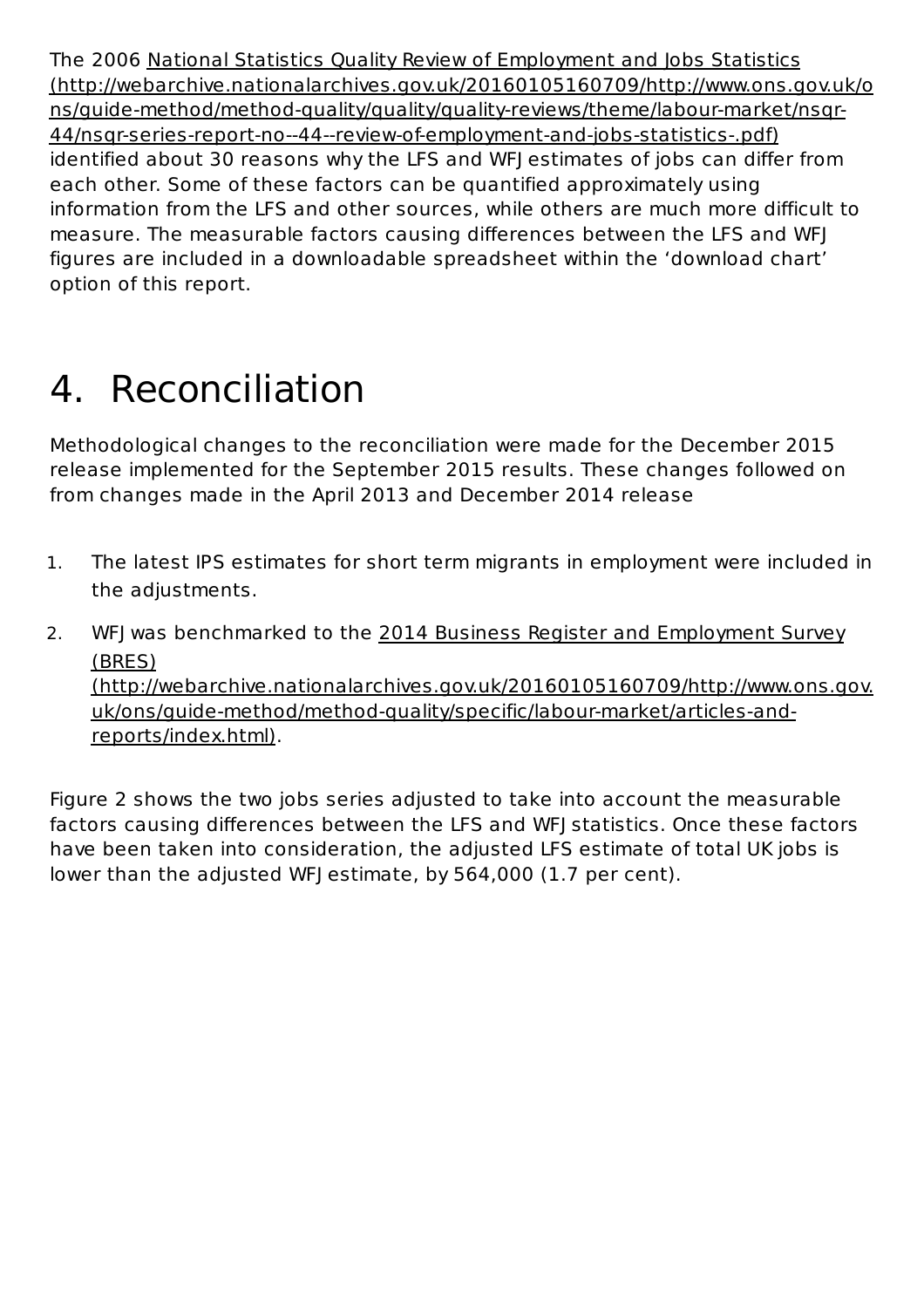### **Figure 2: LFS and WFJ estimates of jobs adjusted for measurable differences, thousands, UK (seasonally adjusted)**

#### **December 2009 to December 2015**



The difference between the adjusted LFS and WFJ estimates (564,000) is beyond the likely bounds of the sampling variability of the difference. The approximate sampling variability (95% confidence interval) is roughly  $\pm$  300,000 to  $\pm$  400,000. However, it should be noted that the adjustments are themselves subject to a margin of uncertainty, and there are other factors causing differences between the two sources which have not been adjusted for. There are about 20 additional factors that could explain the remaining difference between the LFS and WFJ estimates. As well as sampling variability, they include, for example, timing effects. The LFS estimates are averages for 3-month periods, whereas business surveys measure the number of jobs on a particular day.

### Contact details for this article